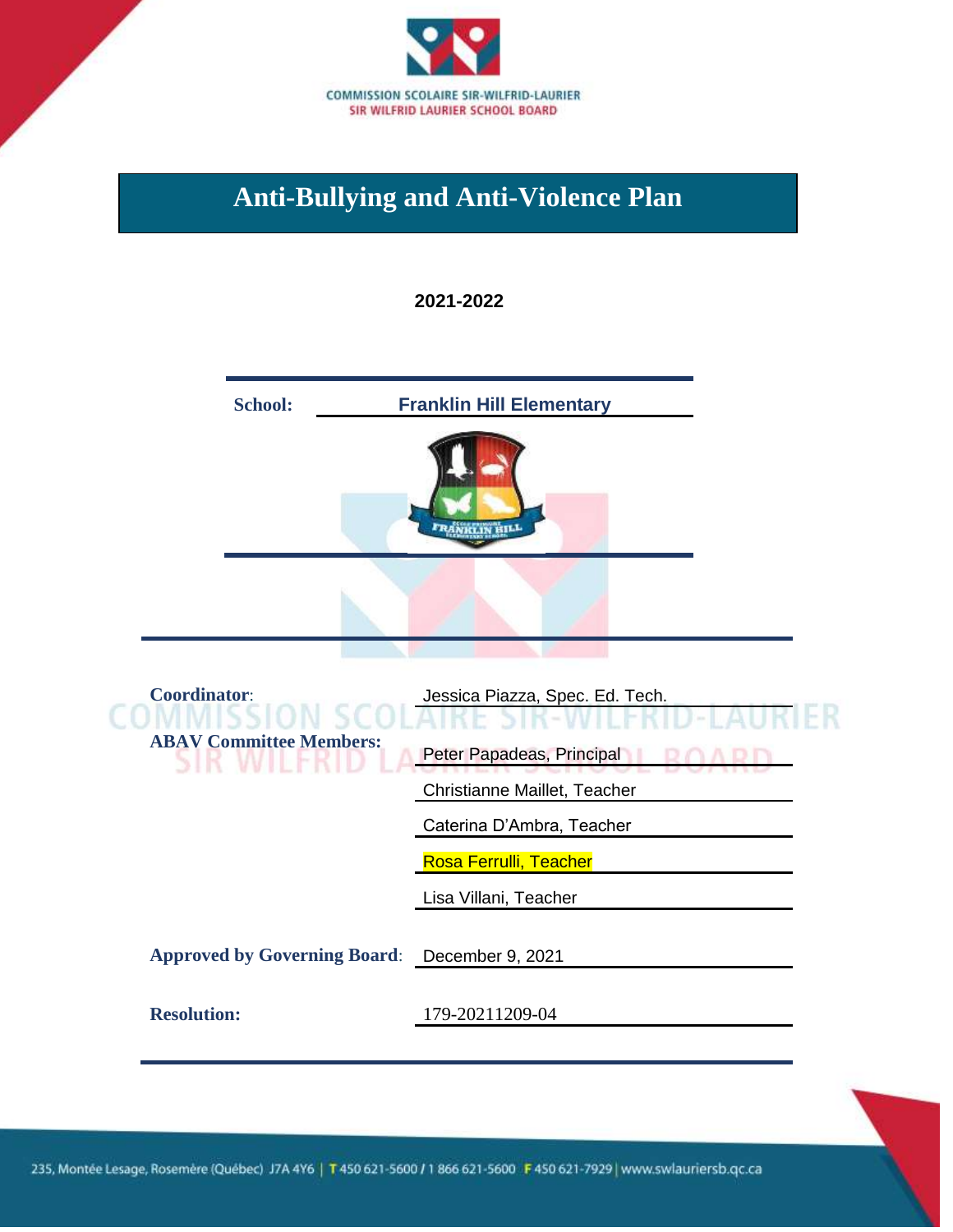## **Anti-Bullying and Anti-Violence Plan**

## **TABLE OF CONTENTS**

#### **Definition of Bullying and Violence**

Bullying Violence

#### **The Elements of the ABAV Plan:**

| <b>Element 1</b>  | Analysis of the Situation Prevailing at the School                                                                               |  |
|-------------------|----------------------------------------------------------------------------------------------------------------------------------|--|
| <b>Element 2</b>  | <b>Prevention Measures</b>                                                                                                       |  |
| <b>Element 3</b>  | <b>Measures for Parent Collaboration</b>                                                                                         |  |
| <b>Element 4</b>  | <b>Procedures for Reporting</b>                                                                                                  |  |
| <b>Element 5</b>  | <b>Intervention Protocol</b>                                                                                                     |  |
|                   | <b>Staff Response Protocol</b><br>$\circ$<br><b>Student Response Protocol</b><br>$\circ$<br><b>Parent Response Protocol</b><br>O |  |
| Element 6         | Measures to Ensure and Protect Confidentiality                                                                                   |  |
| <b>Element 7</b>  | <b>Supervisory and Support Measures</b><br>(For the victim, bully, witness $\&$ by stander)                                      |  |
| <b>Element 8</b>  | Specific Disciplinary Sanctions FRSCHOOL BOARD                                                                                   |  |
| <b>Elements</b> 9 | Follow-up Protocol                                                                                                               |  |

#### **Action Plan Evaluation**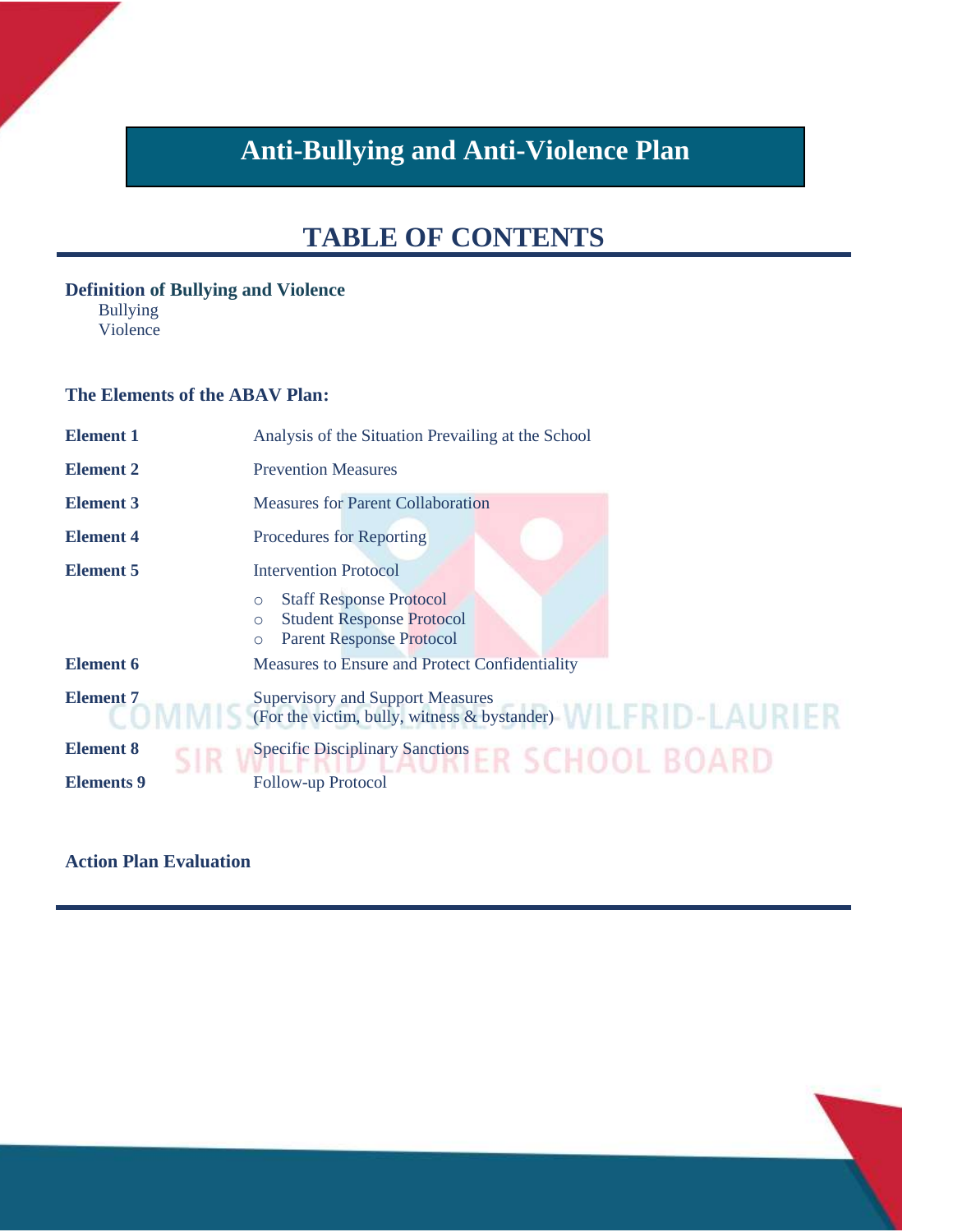### **Definition of Bullying and Violence**

#### Bullying

**The word "bullying" means any repeated direct or indirect behaviour, comment, act or gesture, whether deliberate or not, including in cyberspace, which occurs in a context where there is a power imbalance between the persons concerned and which causes distress and injures, hurts, oppresses, intimidates or ostracizes**.

Violence

**The word "violence" means any intentional demonstration of verbal, written, physical, psychological or sexual force which causes distress and injures, hurts or oppresses a person by attacking their psychological or physical integrity or well-being, or their rights or property.**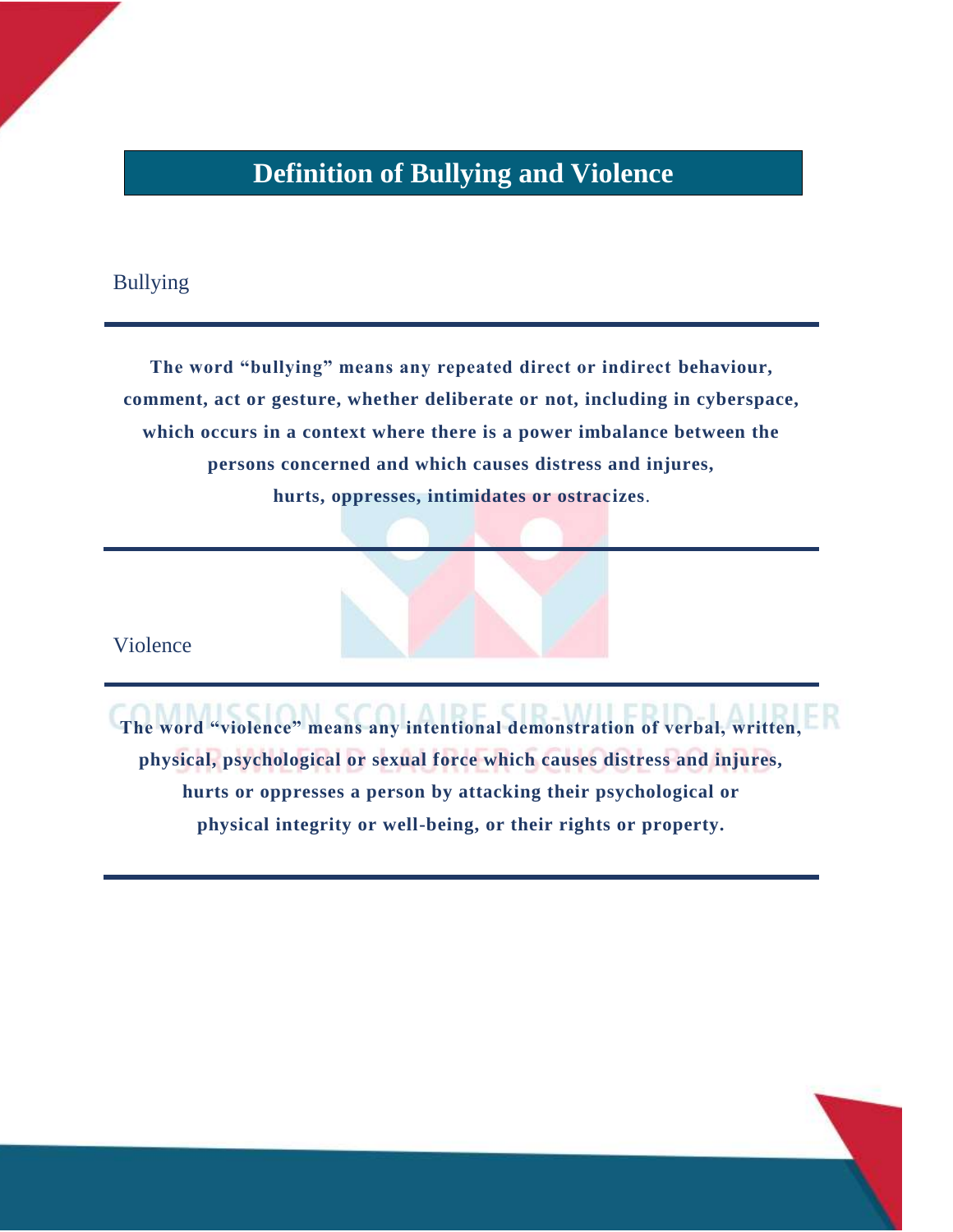## **Elements of the ABAV Plan**

| <b>Element 1</b> | An analysis of the situation prevailing at the school with respect to<br>bullying and violence;                                                                                                                                         |  |
|------------------|-----------------------------------------------------------------------------------------------------------------------------------------------------------------------------------------------------------------------------------------|--|
| <b>Element 2</b> | Prevention measures to put an end to all forms of bullying and violence, in<br>particular those motivated by racism or homophobia or targeting sexual<br>orientation, sexual identity, a handicap or a physical characteristic;         |  |
| <b>Element 3</b> | Measures to encourage parents to collaborate in preventing and stopping<br>bullying and violence and in creating a healthy and secure learning environment;                                                                             |  |
| <b>Element 4</b> | Procedures of reporting, or registering a complaint concerning, an act of<br>bullying or violence and, more particularly, procedures for reporting the use of<br>social media or communication technologies for cyberbullying purposes; |  |
| <b>Element 5</b> | The actions to be taken when a student, teacher or other school staff member or<br>any other person observes an act of bullying or violence;                                                                                            |  |
| <b>Element 6</b> | Measures to protect the confidentiality of any report or complaint concerning an<br>act of bullying or violence;                                                                                                                        |  |
| <b>Element 7</b> | Supervisory or support measures for any student who is a victim or bullying or<br>violence, for witnesses and for perpetrator, (and bystander);                                                                                         |  |
| <b>Element 8</b> | Specific disciplinary sanctions for acts of bullying or violence, according to their<br>severity or repetitive nature, and;                                                                                                             |  |
| <b>Element 9</b> | The required follow-up on any report or complaint concerning an act of bullying<br>or violence;                                                                                                                                         |  |
|                  |                                                                                                                                                                                                                                         |  |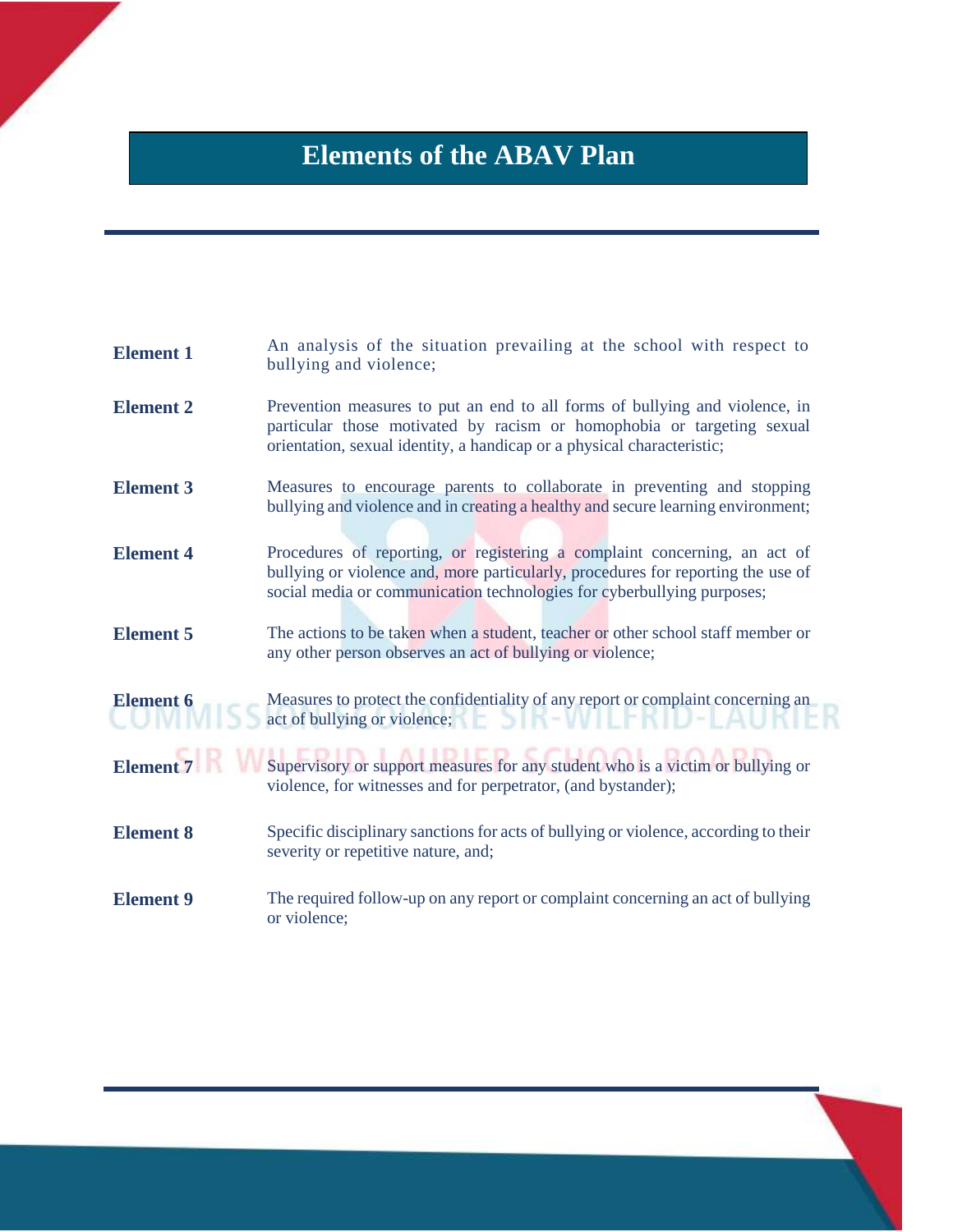#### **Element 1 ANALYSIS OF THE SITUATION PREVAILING AT THE SCHOOL WITH RESPECT TO BULLYING AND VOILENCE**

| <b>School Portrait</b>            |                                                                                                                            |  |
|-----------------------------------|----------------------------------------------------------------------------------------------------------------------------|--|
| School's socio-economic<br>index: | 4                                                                                                                          |  |
| <b>Student population:</b>        | 417                                                                                                                        |  |
| Other pertinent information:      | Our school is an elementary school in a rural<br>area. Approximately 75% of our school<br>population uses our bus service. |  |

#### **Analysis**

An analysis of the situation prevailing at the school with respect to bullying and violence is conducted each year by using the following indicators:

- **EXECUTE:** Review and analysis of GPI / ISM (digital reporting platform) entries related to bullying and / or violence;
- Results from the latest *Our School Survey* (formerly *Tell Them From Me*).

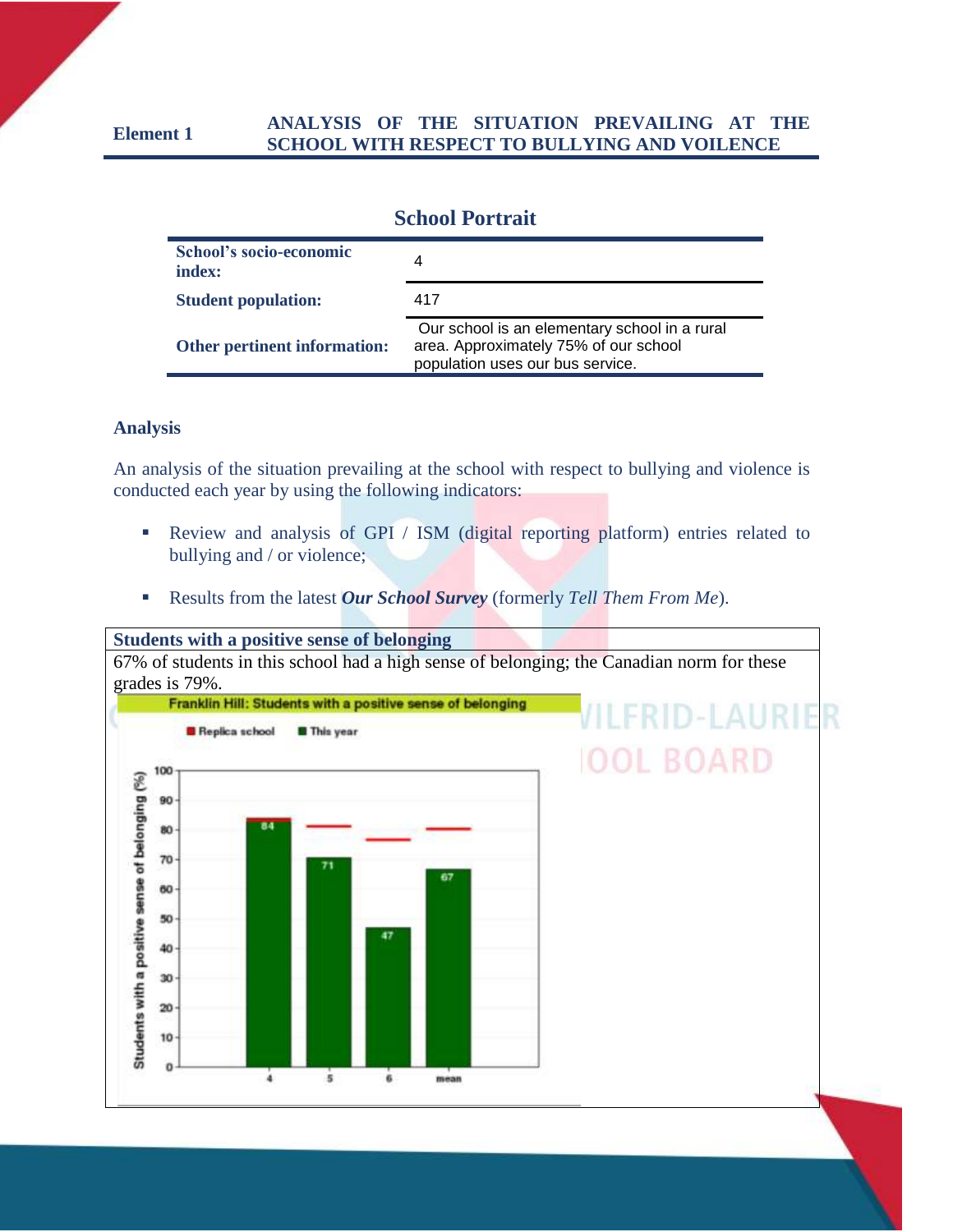#### **Students with moderate or high levels of anxiety**

31% of students in this school had moderate to high levels of anxiety; the Canadian norm



#### **Bullying and Exclusion**

29% of students in this school were victims of moderate to severe bullying in the previous month; the Canadian norm for these grades is 28%. ID MIL  $11D11$ 

## **SIR WILFRID LAURIER SCHOOL BOARD**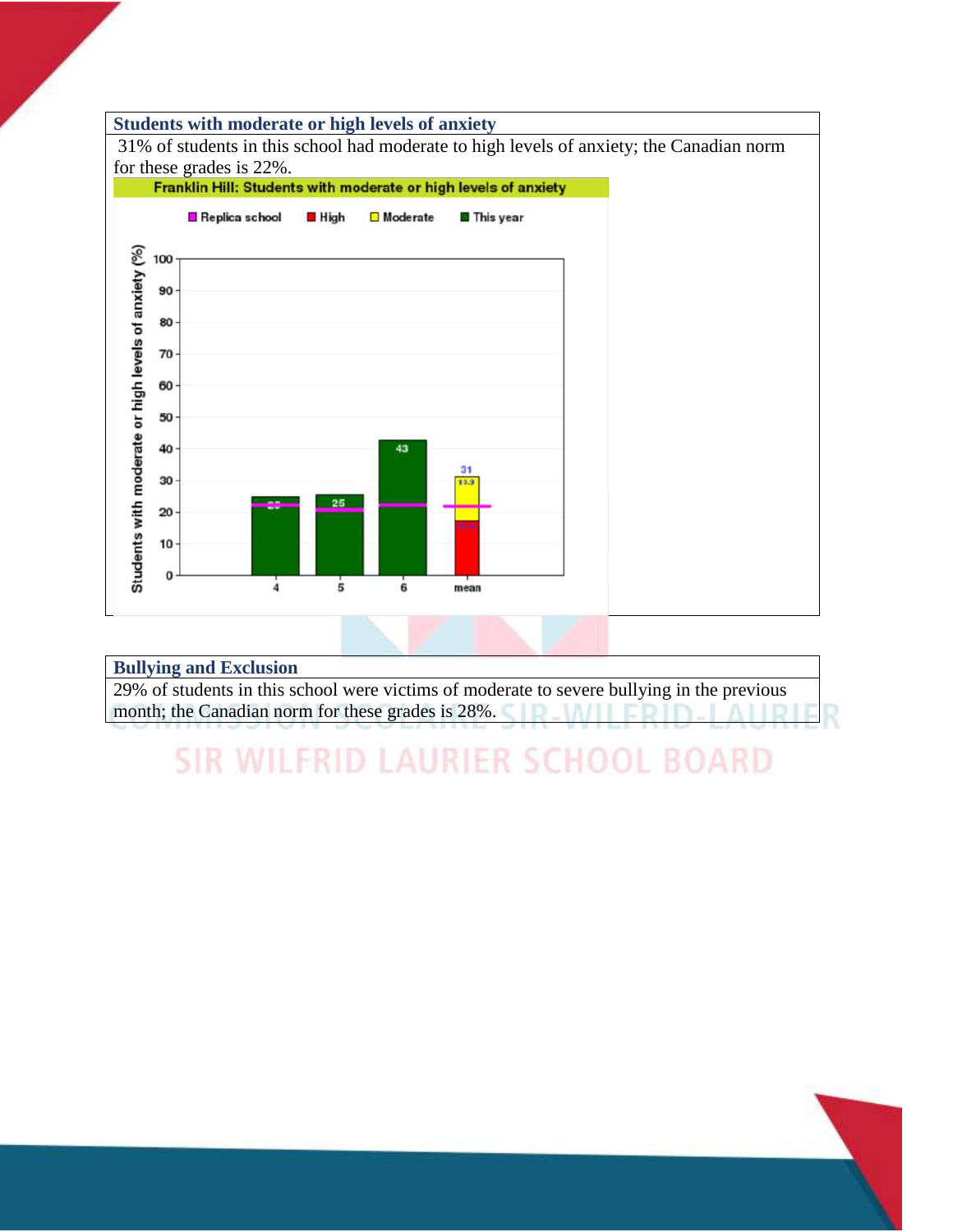

#### **Priorities**

Our goal is to decrease the percentage of students feeling bullied under the Canadian norm.

We also want to focus on increasing the percentage of students who feel safe at school as well as going to and from school.

Our goal is also to decrease the levels of anxiety among the student body.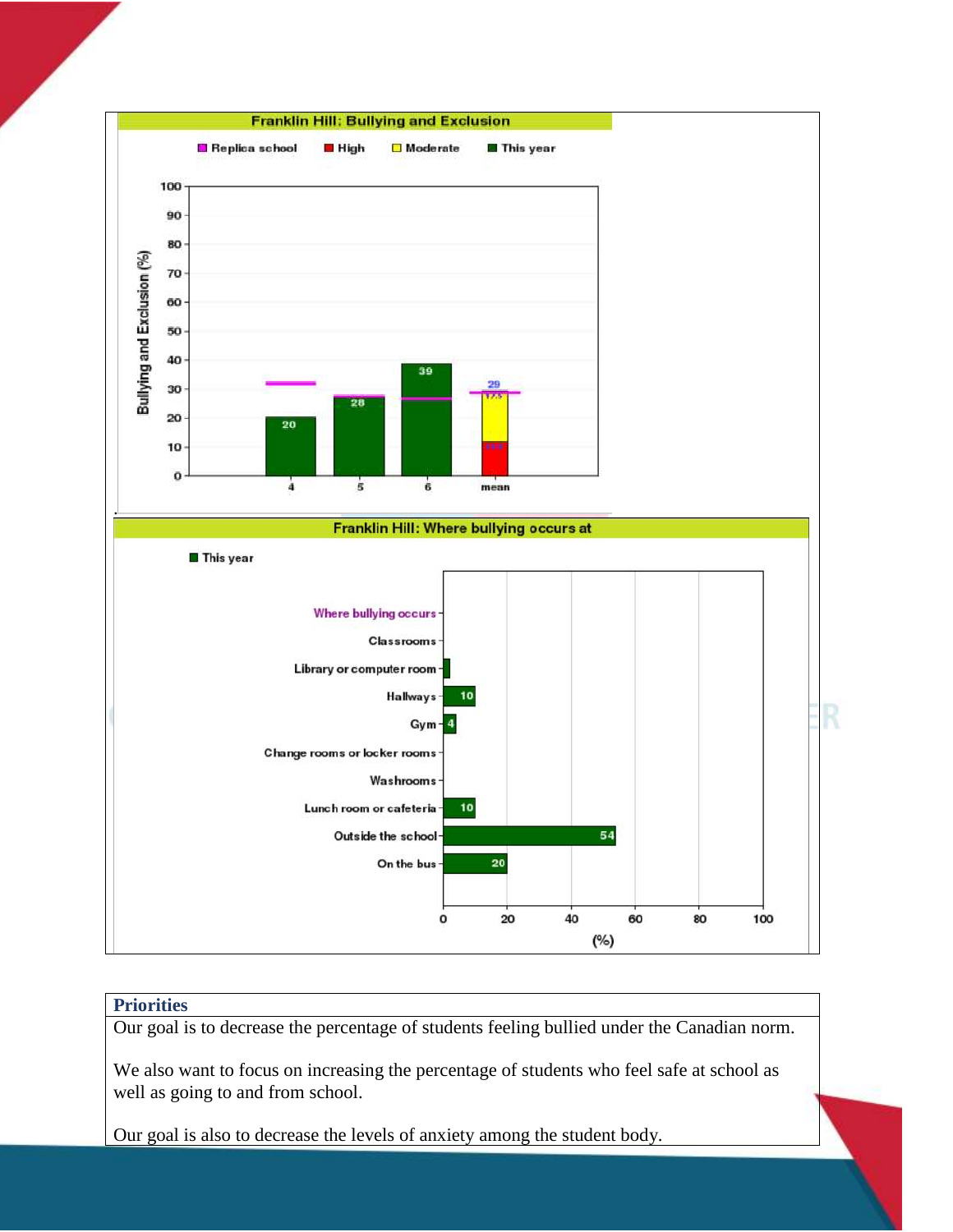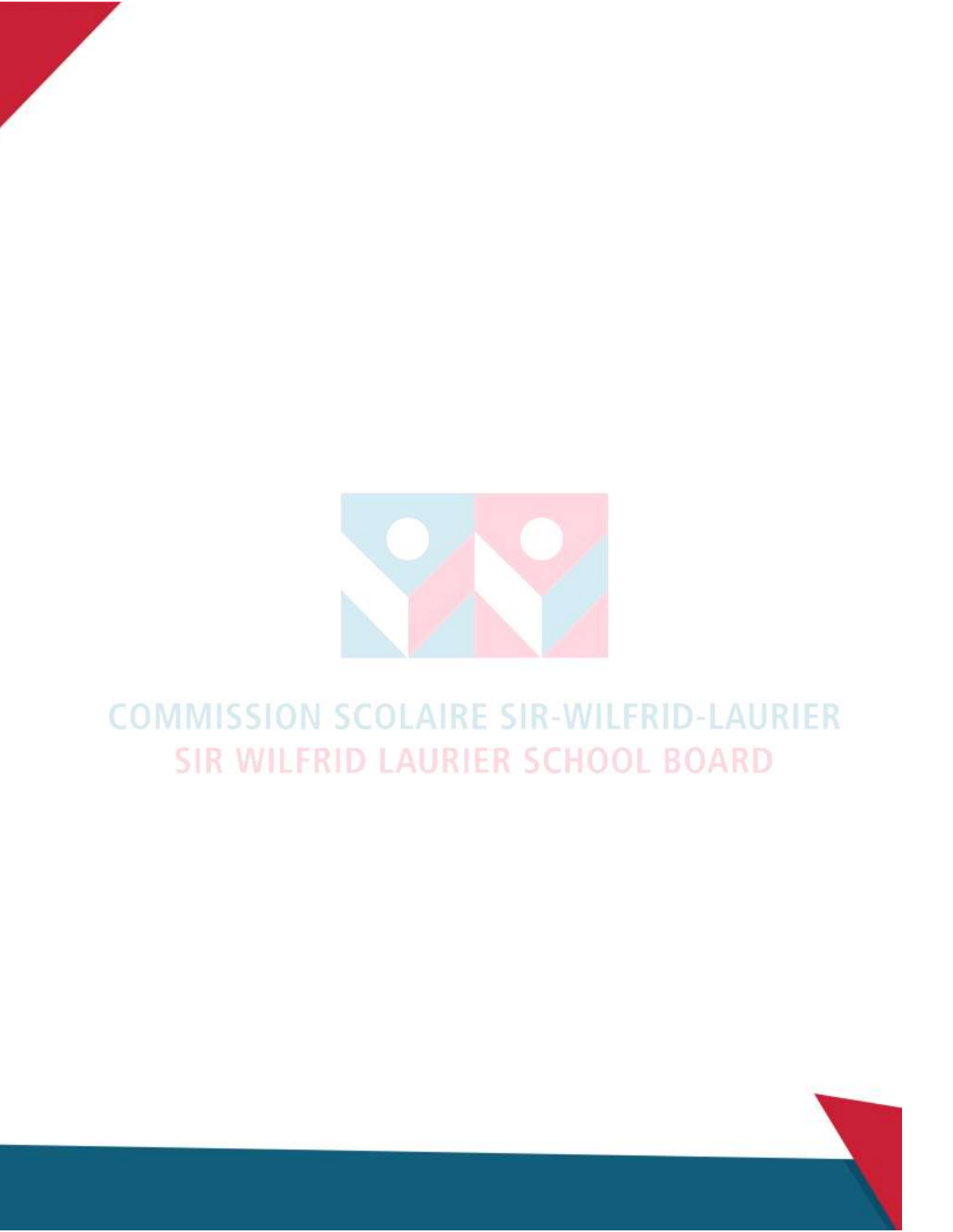#### **Element 2 PREVENTION MEASURES**

**10 -**

To address the area(s) of concern, the following preventative measures aimed at putting an end to all forms of bullying and violence; in particular those motivated by racism or homophobia or targeting sexual orientation, sexual identity, a handicap or a physical characteristic include:

| $1 -$ | The establishment of Student Council to facilitate conversations and collaboration regarding<br>student's perception       |
|-------|----------------------------------------------------------------------------------------------------------------------------|
| $2 -$ | <b>Implement Social Emotional Learning activities</b>                                                                      |
|       |                                                                                                                            |
| $3 -$ | Creating a unified behavioral/values matrix                                                                                |
|       |                                                                                                                            |
| $4-$  | Work with the police liaison to raise awareness in the study body                                                          |
| $5 -$ | Using community organizations (ECOL, conferences, etc) to help raise awareness in the<br>community and in the student body |
|       |                                                                                                                            |
| $6 -$ | Working in collaboration with Justine Dansereau, Pedagogical Consultant, School Climate                                    |
|       |                                                                                                                            |
| $7 -$ | Prioritizing the special educations technician's active role and engagement with the student<br>body                       |
|       |                                                                                                                            |
| $8 -$ |                                                                                                                            |
|       |                                                                                                                            |
| $9 -$ |                                                                                                                            |

COMMISSION SCOLAIRE SIR-WILERID-LALIRI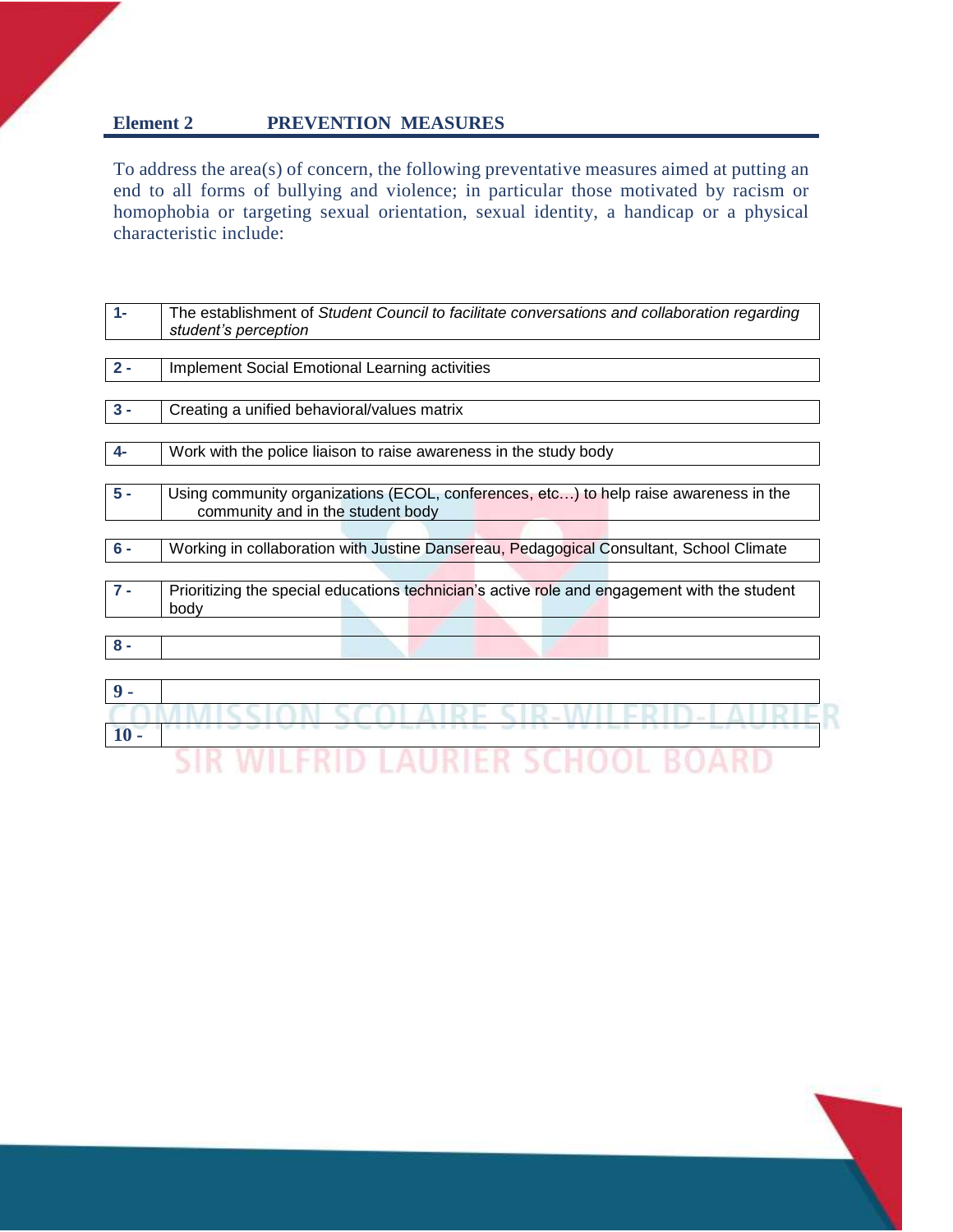#### **Element 3 MEASURES FOR PARENT COLLABORATION**

The success of this plan depends on the understanding and support of all of our stakeholders. School administrators and staff play a key role in developing programs and strategies to improve daily school life. Students also have a responsibility to promote and support positive behaviours. Parents are equally important and necessary partners in this initiative. Parents are encouraged to be active advocates for their children and to be aware of changes in their behaviours and to contact the school when behaviours at home become a concern.

The following measures are aimed at encouraging parents to collaborate in preventing and stopping bullying and violence and in creating a healthy and secure environment.

- 1. The School's Code of Conduct will be communicated with the parents (agenda, curriculum night, bulletins/memos, and/or on school website).
- 2. The ABAV Plan will be explained and made available to parents/guardians; it will be posted on the school website, under the tab ABAV.
- 3. Ongoing communication between principal and / or their designate and parents of children who are being bullied and those who are engaging in bullying behaviours until the resolution of the situation. Periodic communication with students who are bullied and their parent(s) to ensure that measures taken have been successful and the bullying has ceased.
- Distribute a document explaining the difference between bullying and normal conflict.
- Distribute the Rules of Conduct to students, parents and staff.
- Organize parent information sessions, whenever possible.

## **COMMISSION SCOLAIRE SIR-WILFRID-LAURIER SIR WILFRID LAURIER SCHOOL BOARD**

#### **Element 4 PROCEDURES FOR REPORTING**

The school will take the necessary measures to ensure confidentiality for all parties.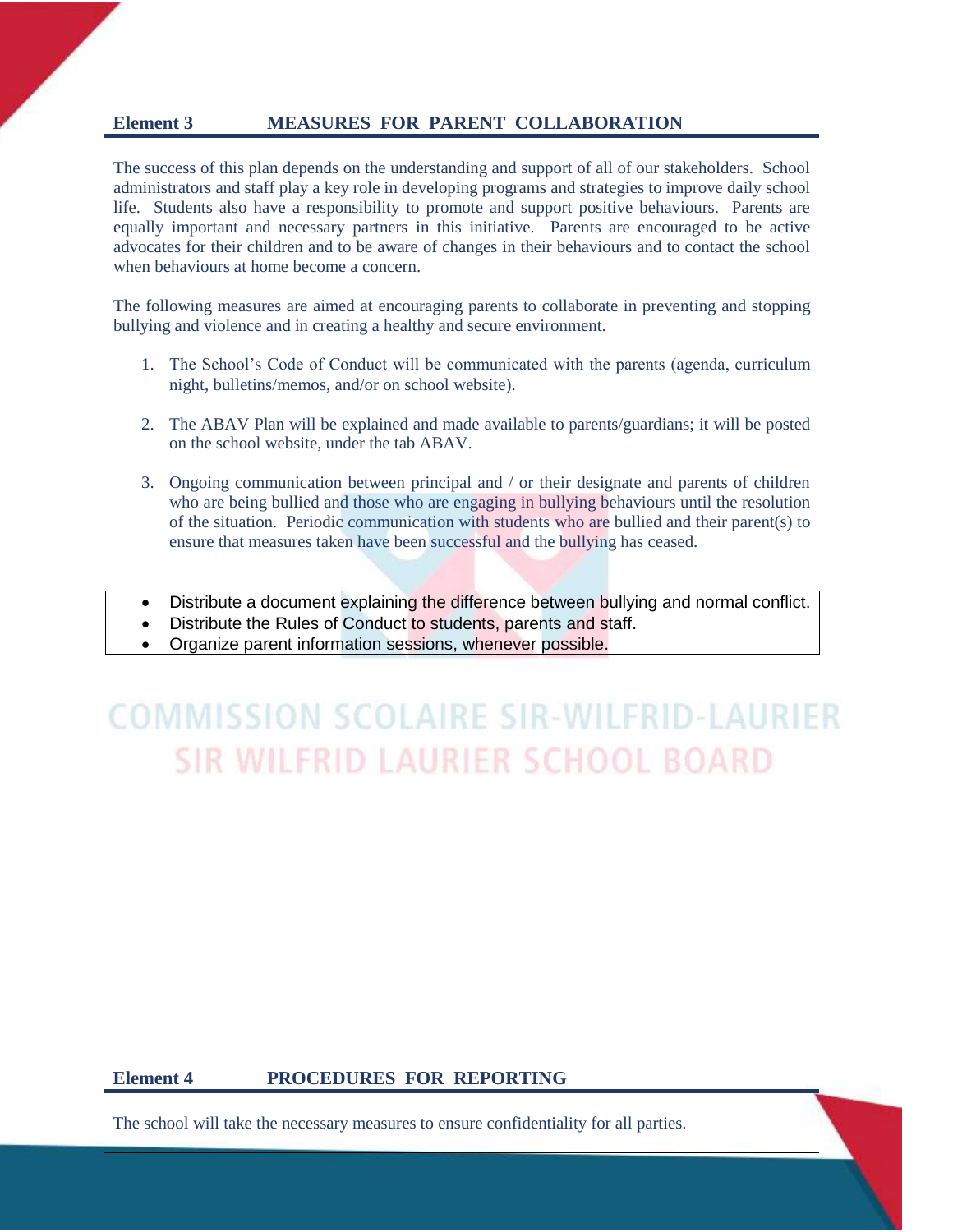An incident of bullying and/or violence can be reported verbally (in person or by phone) or in writing (by email or by letter addressed to school administration). Students who wish to write a note to report an incident are encouraged to include their name for follow up.

Staff members who receive a report must document the information and submit the information to administration for follow up.

When parents have been told about a bullying situation or an act of violence, they are expected to communicate with the school principal, an alternate administrator or the classroom teacher. The report will be documented. Following the investigation, the parent should be contacted and advised that the situation has been investigated and appropriate action has been taken. Details are divulged so as to maintain confidentiality.

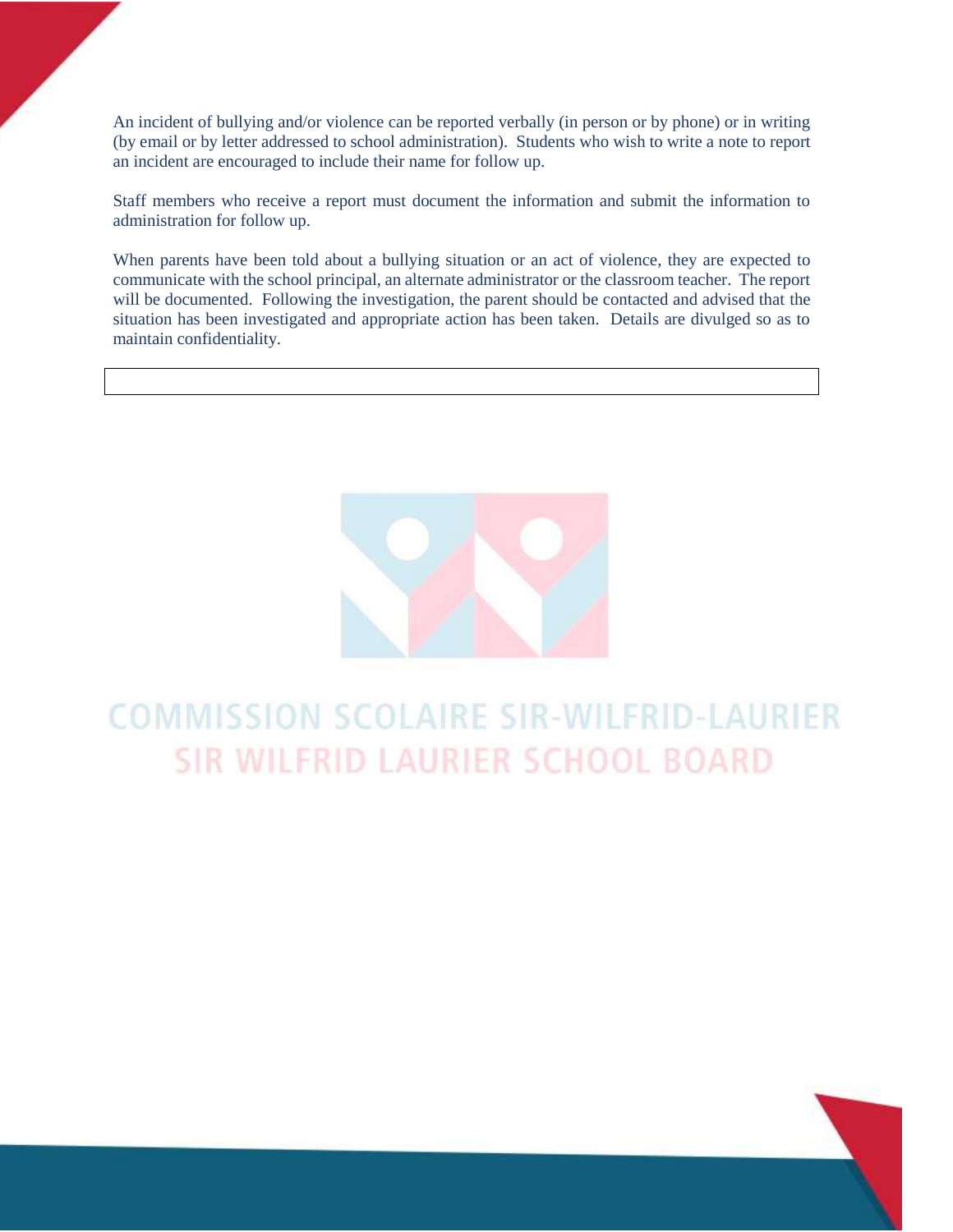#### **Element 5 INTERVENTION PROTOCOL**

Our school is committed to providing a safe, caring and positive climate. Adult indifference is not-tolerated. School personnel must report and/or investigate all incidents of bullying and take appropriate action whether they personally observe incidents or learn of them by some other means. Reporting, investigation and action must occur even if the victim does not file a formal complaint or does not express overt disapproval of the incident.

This *Intervention Protocol* establishes practices and procedures for observed and reported incidents of bullying and/or violence.

For purposes of this Protocol, *"Conduct"* may include:

- Physical acts, such as inappropriate, unwanted, uninvited, or injurious physical contact with another; stalking; sexual assault; and destruction or damage to property of another;
- Written and electronic communication of any type that incorporates language or depictions that would constitute bullying, using any medium (including, but not limited to, cell phones, computers, websites, electronic networks, instant message, text messages and emails);
- Verbal threats made to another, including blackmail, extortion or demands for protection money;
- **EXECUTE:** Direct or indirect, relationally aggressive behaviour such as social isolation, rumor spreading, or damaging someone's reputation;
- Any of the above conduct which occurs off school grounds when such creates, or can reasonably be expected to create, a substantial disruption in the social setting and/or at school-sponsored activities and events.

In addition to the conduct described above, examples of conduct that may constitute bullying or violence include the following:

- **Exercise Blocking access to school property of facilities;**
- Stealing or hiding or otherwise defacing books, backpacks or other personal possessions;
- **•** Repeated or pervasive taunting, name-calling, belittling, mocking putdowns, or demeaning humor relating to a student's race, color, gender, sexual orientation, ancestry, religion, disability, or other personal characteristics, whether or not the student actually possesses them, that could reasonably be expected to result in the disruption of school activities or that results in a hostile educational environment for the student.

Conduct that would **not** ordinarily be considered bullying or violence includes:

- **Teasing**
- "Talking trash"
- Trading of insults
- The expression of ideas or beliefs that are protected by the *Canadian Charter of Rights and Freedoms*, so long as such expression is not lewd, profane, or intended to intimidate or harass, another.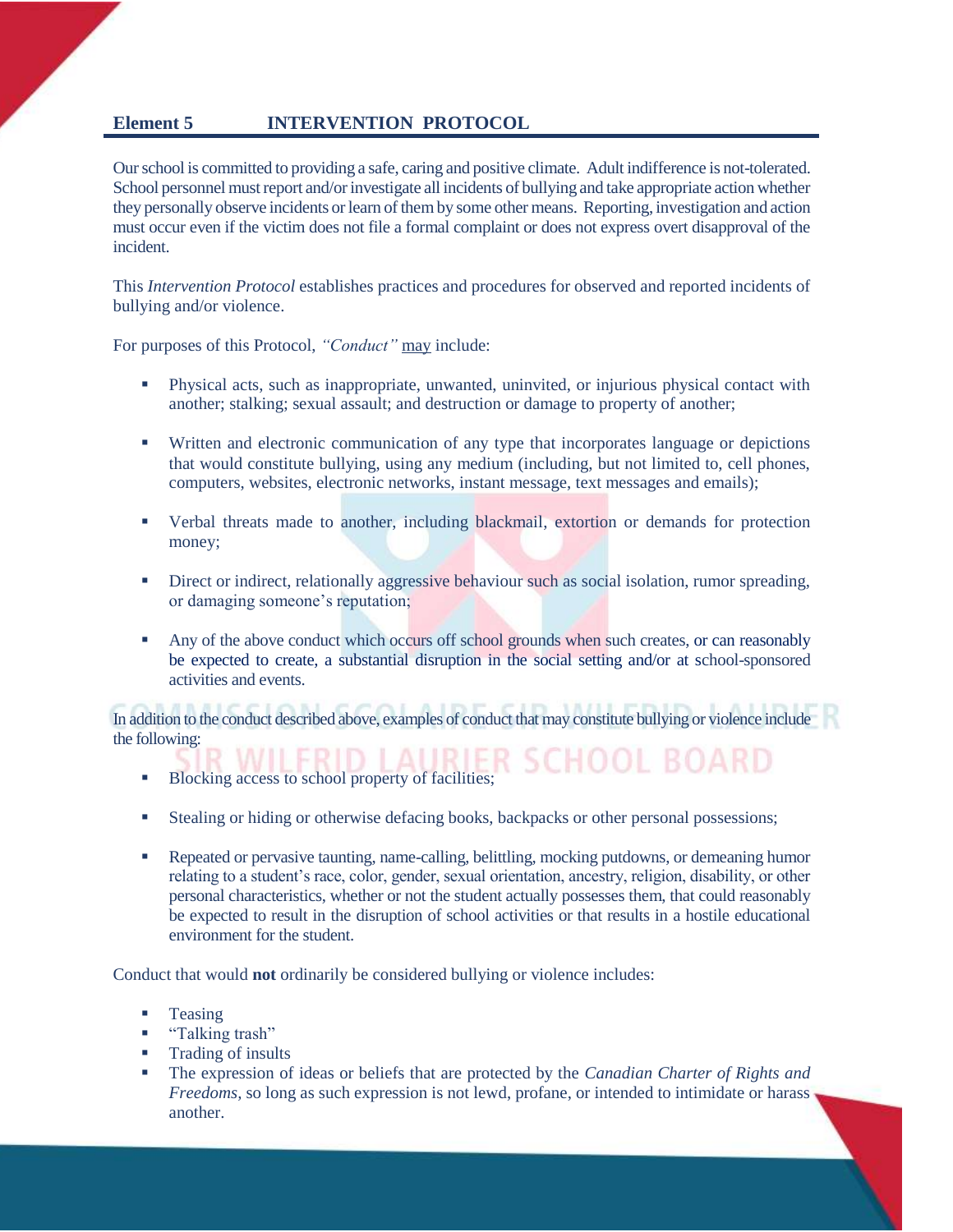#### **STAFF RESPONSE PROTOCOL**

Any staff members who witness an act of bullying or violence must intervene immediately or as quickly as reasonably possible to address the issue.

- 1. The immediate safety and security of all parties must be ensured.
- 2. All incidents of bullying / violence must be reported to the principal, in a timely fashion.
- 3. A bullying/violence incident must be documented.
- 4. The school principal or their designate must investigate all reports in a timely fashion, preferably within 24 hours (when possible) of receiving initial report.
- 5. The staff person responsible for investigating the report about the behaviour should:
	- a) Interview student(s) exhibiting bullying behaviour and the target / victim(s) separately to avoid further victimization of the target.
	- b) Engage the target / victim first and focus on his/her safety.
	- c) Reassure him / her that the bullying behaviour will not be tolerated and that all possible steps will be taken to prevent a reoccurrence.
	- d) Offer the victim counselling (if needed).
	- e) Inform parents of the incident and subsequent intervention. (Details of the intervention or disciplinary actions are not to be shared in order to protect confidentiality).

## **STUDENT RESPONSE PROTOCOL IRE SIR-WILFRID-LAURIER**

Any student who witnesses an act of bullying or violence has an obligation, as a responsible member of the school community, to intervene if the situation does not threaten their well-being, or to report the incident to school authorities.

The following are the means through which a student may do so:

- Inform a staff member on duty.
- **•** Inform administration.
- Mention it to a teacher or staff member they trust.
- Tell parent/guardian.

#### **PARENT / GUARDIAN RESPONSE PROTOCOL**

■ Report the incident to a school administrator or classroom teacher.

**\*At the discretion of the principal or his/her delegate, police intervention may be requested.**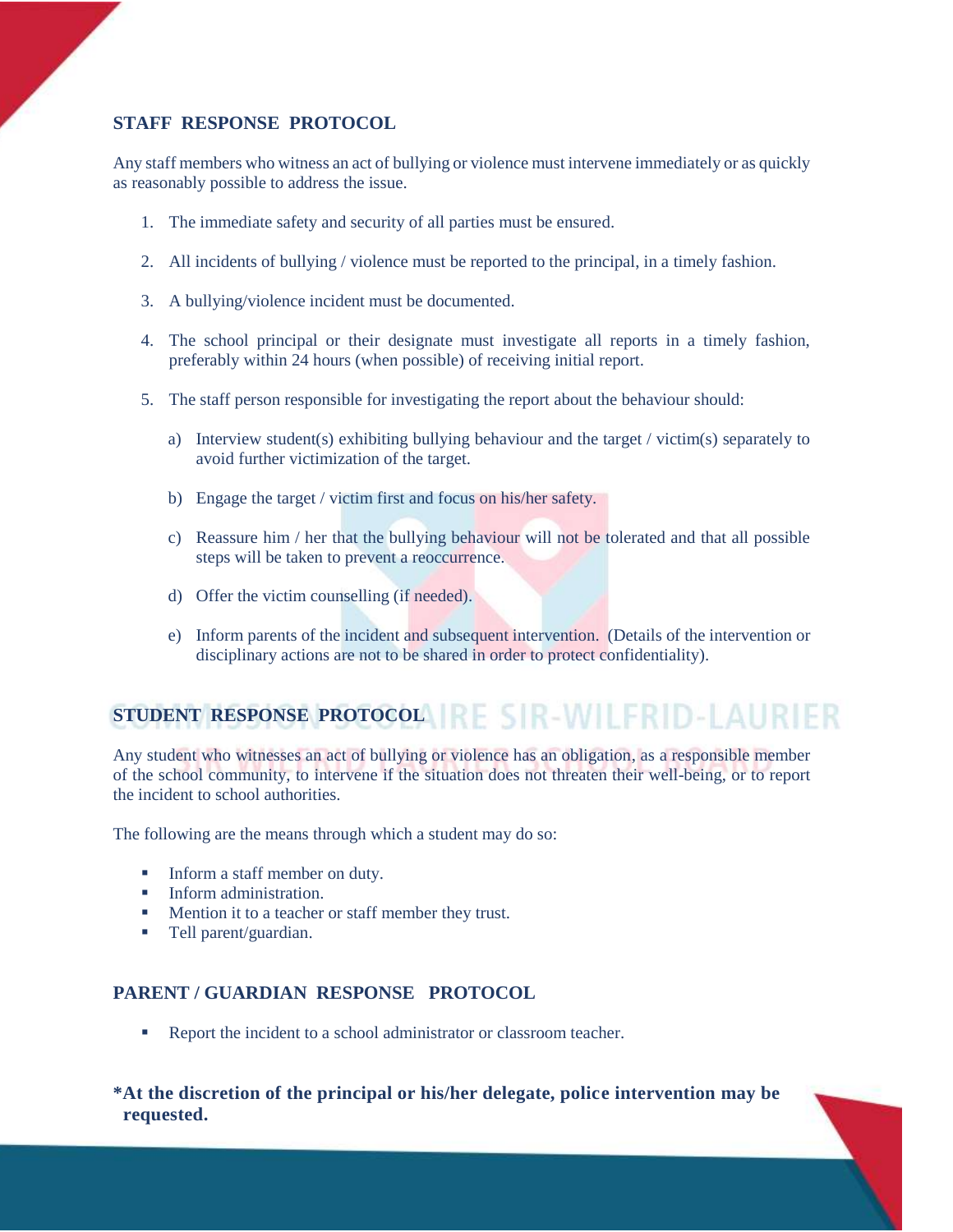#### **Element 6 MEASURES TO ENSURE AND PROTECT CONFIDENTIALITY**

Measures to protect the confidentiality of any report or complaint concerning an act of bullying or violence shall include:

- 1. Staff is reminded that every incident and the ensuing follow-up must be kept confidential. This is done at least once each year.
- 2. Reports of bullying and / or violence are recorded on a digital database that has restricted access.
- 3. Use of intervention strategies that protect the anonymity of persons who report or provide information.

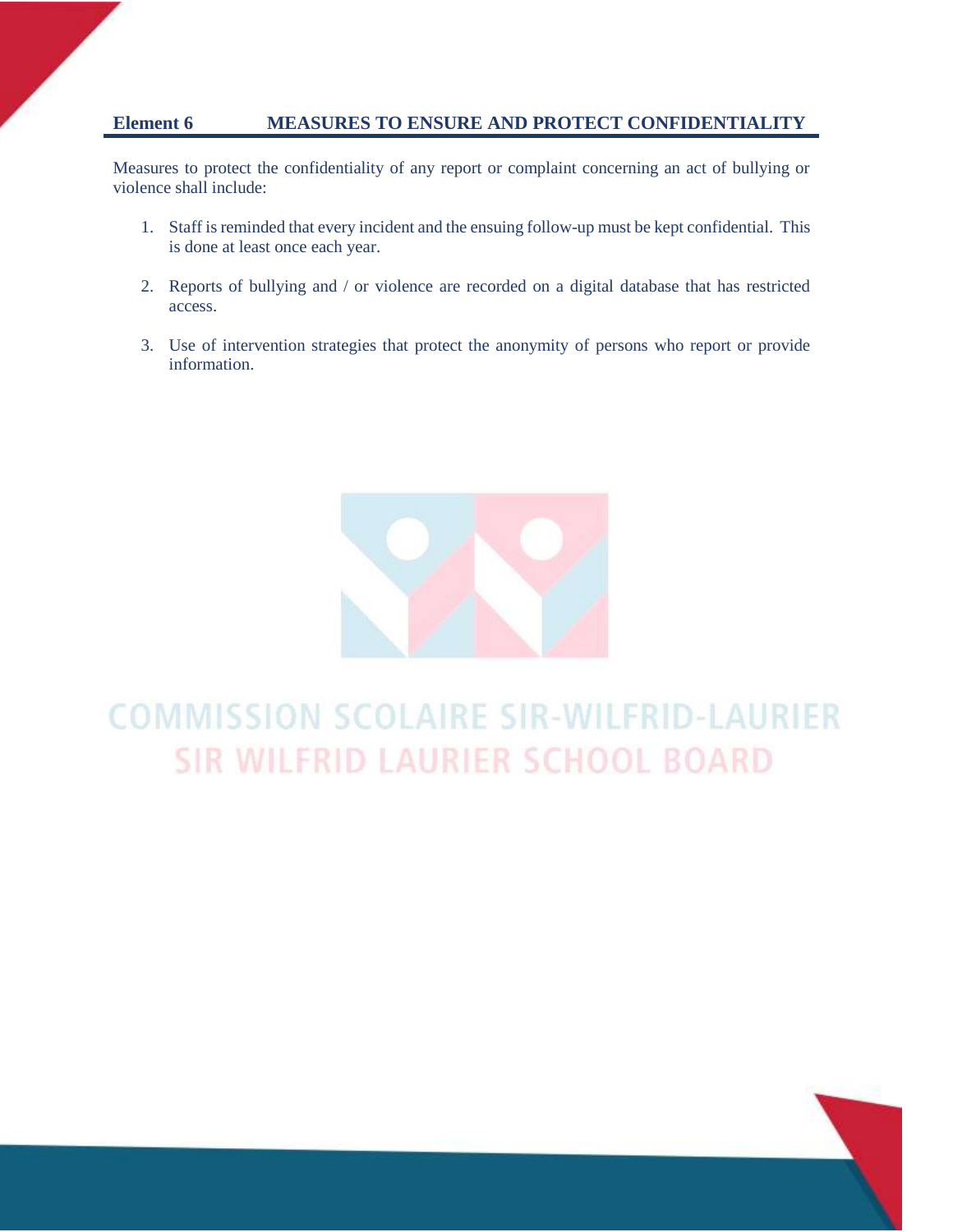#### **Element 7 SUPERVISORY AND SUPPORT MEASURES (for the victim, bully, witness & bystander)**

It is the responsibility of every adult staff member to use difficult / challenging situations as opportunities to help students improve their social and emotional skills, accept personal responsibility for their learning environment, and understand consequences for poor choices and behaviours.

A clear distinction exists between *remediation* and *consequences.*

- a) *Remediation,* intended to counter or "remedy" a behavioural mistake, can be an effective prevention practice. Remediation measures are intended to correct the problem behaviour, prevent a reoccurrence, protect and provide support for the victim and take corrective action for documented systemic problems related to bullying and violence. Remediation measures allow the student an opportunity to reflect on behaviours, learn pro-social skills and make amends to those affected. Working with recovery plans and restorative justice practices are categorized as remediation.
- b) *Consequences* communicate to a perpetrator that their behavior is their choice and their responsibility. A consequence respects the child's right to make a decision, even if it's not a good one. It's a matter-of-fact learning experience in which you maintain a better relationship with the child as you hold them accountable. Consequences are almost always enacted in conjunction with remediation measures and restorative practices. Measures should be applied on a case-by-case basis and take into consideration a number of factors including:

#### **Student Considerations:**

- Age and developmental maturity of the students involved;
- Nature, frequency and severity of the behaviours;
- Relationships of the parties involved;
- **Context in which the alleged incidents occurred;**
- **Patterns of past or continuing behaviours;**

Other circumstances that may play a role.

#### **School Considerations:**

▪ School culture, climate and general staff management of the learning environment;

**CHOOL BOARD** 

- Social, emotional and behavioural supports;
- Student-staff relationships and staff behaviour toward the student;
- Family, community and neighborhood situation;
- Alignment with policies and procedures.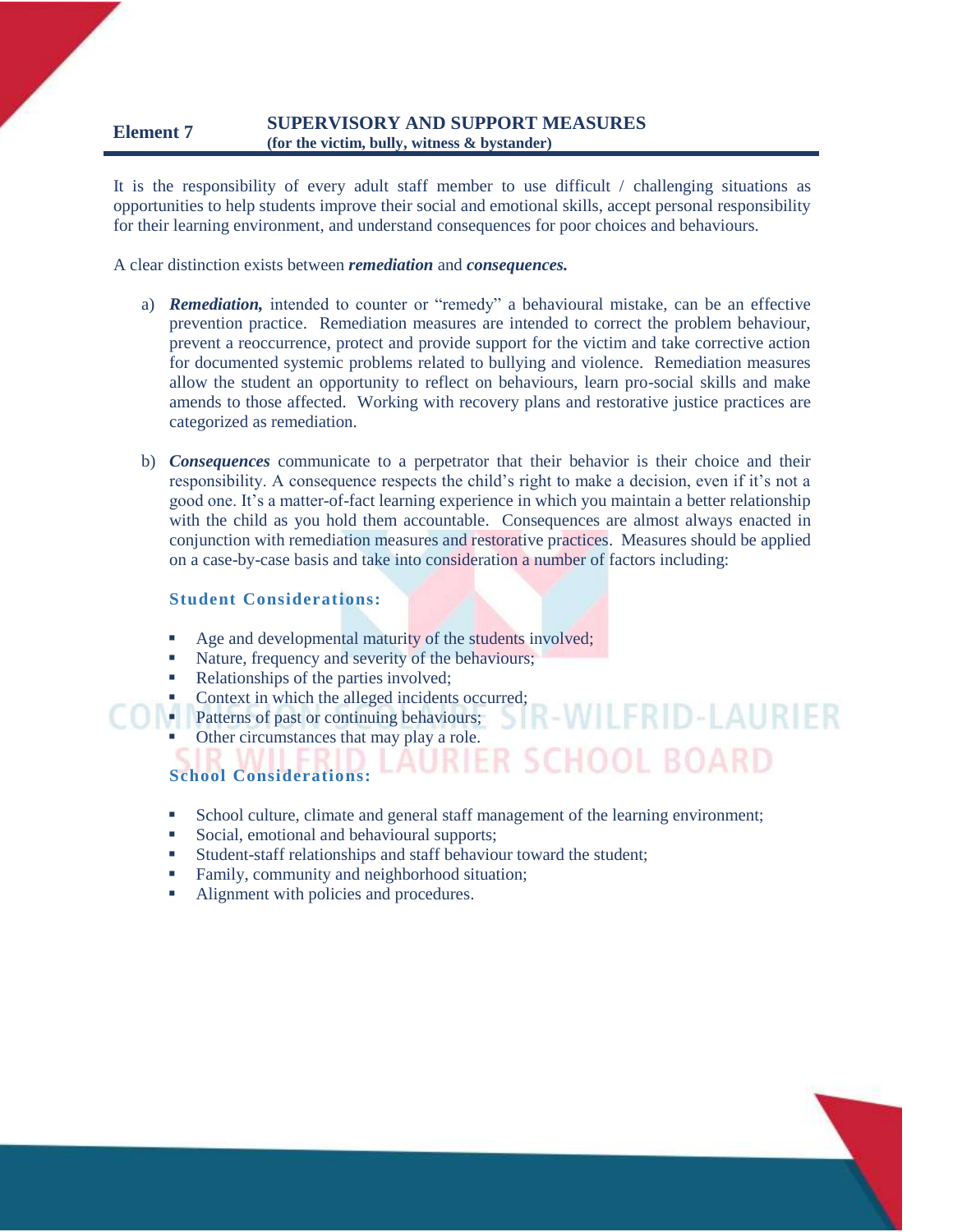**Examples of remedial measures and consequences may include, but are not limited to, the examples listed below:**

#### **Remediation Measures for Victims**

- **EXECUTE:** Meet with counsellor / mentor / special education technician / administrator / staff member to:
	- o Create a safe environment to allow victim to explore feelings about incident. Maintain open lines of communication.
	- o Develop a plan to ensure student's emotional and physical safety at school.
	- o Ensure student does not feel responsible for the behaviour.
	- o Ask student to log and report any and all future related incidents.
	- o Offer counseling to help develop skills for overcoming the negative impact on selfesteem.
- A staff member will conduct scheduled follow-up meetings with the student to ensure the bullying or violence has stopped and to provide support to the student. The degree of support offered at these meetings and their frequency shall depend upon the feedback from the victim regarding the current circumstances.
- **I.** In all cases, it will be determined which members of the school staff must be made aware of the incident to ensure that the student is safe.
- **•** Parents will be informed immediately following the incident and regularly updated until the situation is resolved.
- Other: The principal and the special education technician will conduct follow-up meetings to ensure that the situation is resolved.

### **Remediation Measures for Student Exhibiting Bullying Behaviour**

- **•** Develop an intervention plan with the student. Ensure the student has a voice in the outcome and can identify ways he / she can solve the problem and change behaviours.
- **•** Meet with parent(s)/guardian(s) to develop a recovery plan agreement to ensure all understand school rules and expectations, as well as the long term negative consequences of bullying or violence, on all involved, and to clearly outline the consequences if the behaviour continues.
- **•** Meet with special education technician, school counsellor, social worker or psychologist to:
	- o Explore mental health issues or emotional disturbances what is happening and why?
	- o Offer additional social skills training such as impulse control, anger management, developing empathy and problem solving.
	- o Arrange for apology written is recommended.
	- o Arrange for restitution particularly if any personal items were damaged or stolen.
	- o Determine restorative practices (age appropriate).
- Other: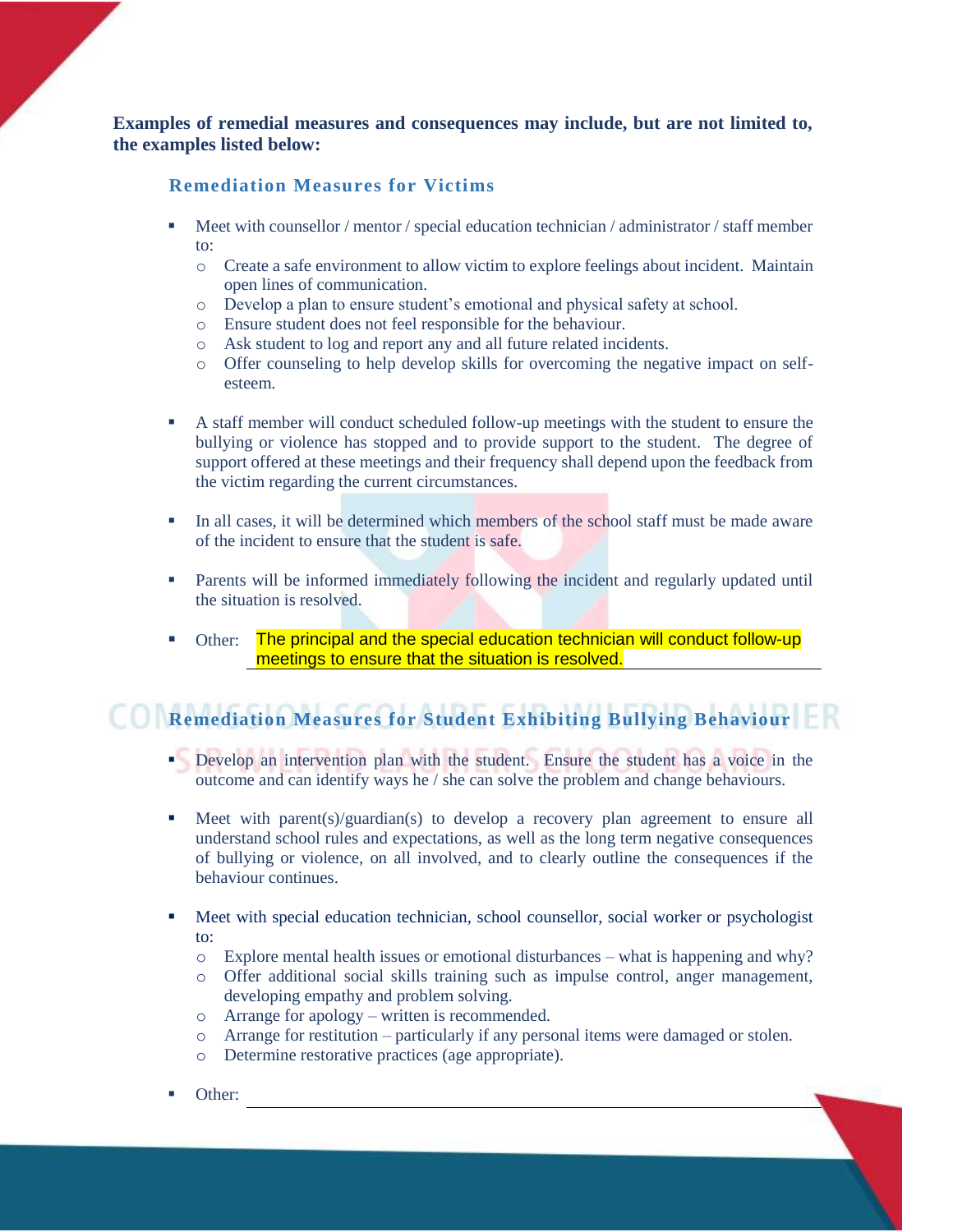#### **Remediation Measures for Witnesses**

- Following the incident, an intervention may be held with any witnesses to determine their role in the incident. If the incident witnessed is severe, witnesses are met, in a group or individually, to debrief the event, discuss their role and to determine more appropriate actions in the future.
- **The school reserves the right to contact the parents of bystanders.**
- As with victims, witnesses to acts of bullying or violence should have a reasonable expectation of feedback from intervening adult figures in a timely manner so as to guarantee a sense of safety and security in the school.
- Other:

#### **Remediation Measures for Student Bystanders**

- Review Student Response Protocol.
- Explore reasons why they did not intervene or report the incident.
- **•** Offer of coaching on how to safely intervene or help the situation.
- Other: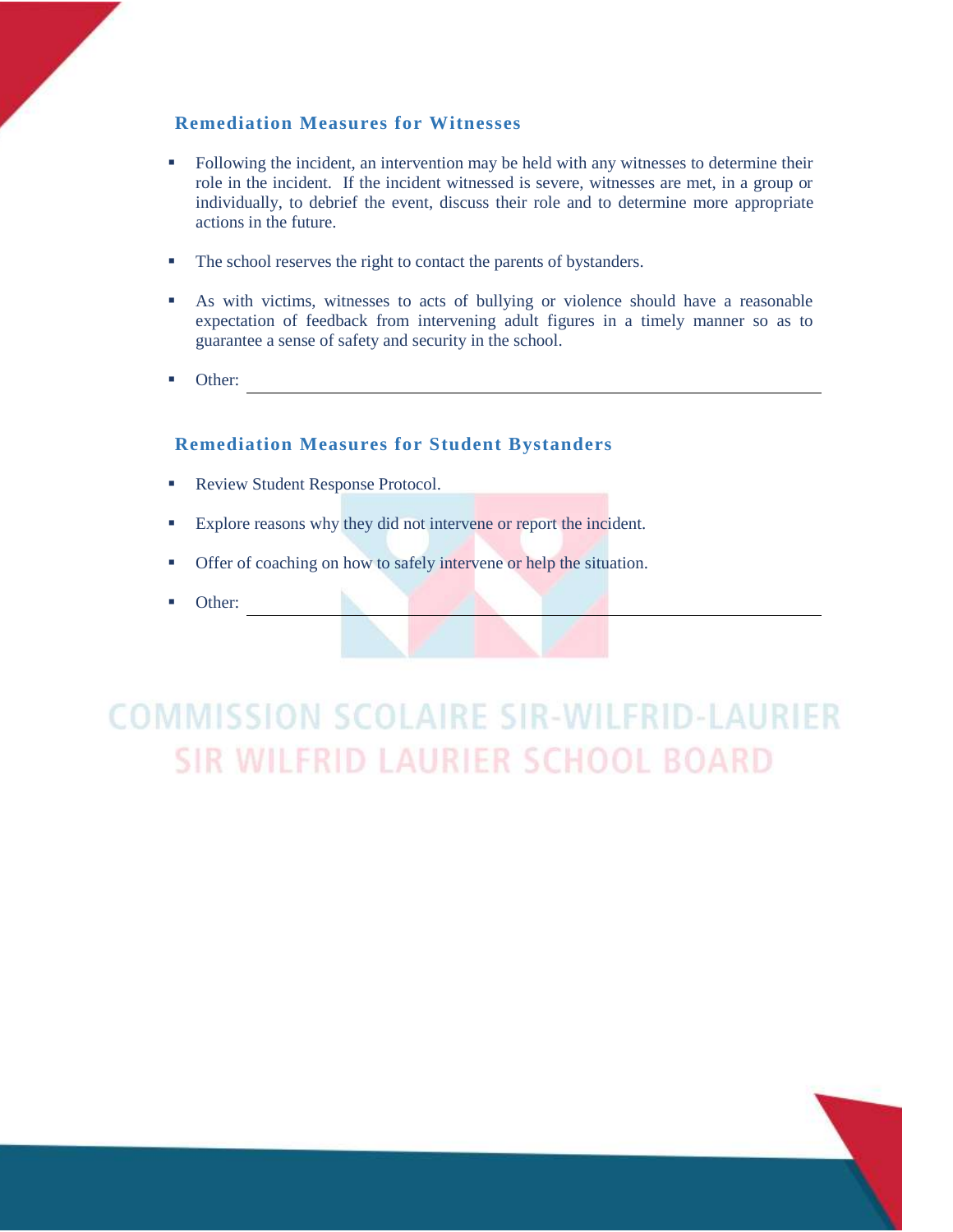#### **Element 8 SPECIFIC DISCIPLINARY ACTIONS**

Based on the severity and / or frequency of incidents and at the discretion of the administration, the following disciplinary and / or corrective actions may include, but are not limited to:

- Parent notification
- Admonishment / conference with student (verbal warning)
- Reflection activity or action
- Recovery plan ~ Restorative measures or practices
- **•** Written warning and deprivation of privilege(s) / service(s)
- **Restitution**
- Mediation or conflict resolution (when deemed appropriate)
- **•** Probation and letter of expectations
- **•** Detention
- **In-school suspension**
- Out-of-school suspension
- **EXECUTE:** Referral to alternative to suspension program for schools offering such a program

AURIER

Referral to counsellor, external social / medical agencies, for support

- Legal action / report to law enforcement, if required
- Signaling of youth protection
- Convocation to a disciplinary hearing at the school board
- School transfer
- **Expulsion**
- Other: Use of behavioral flow chart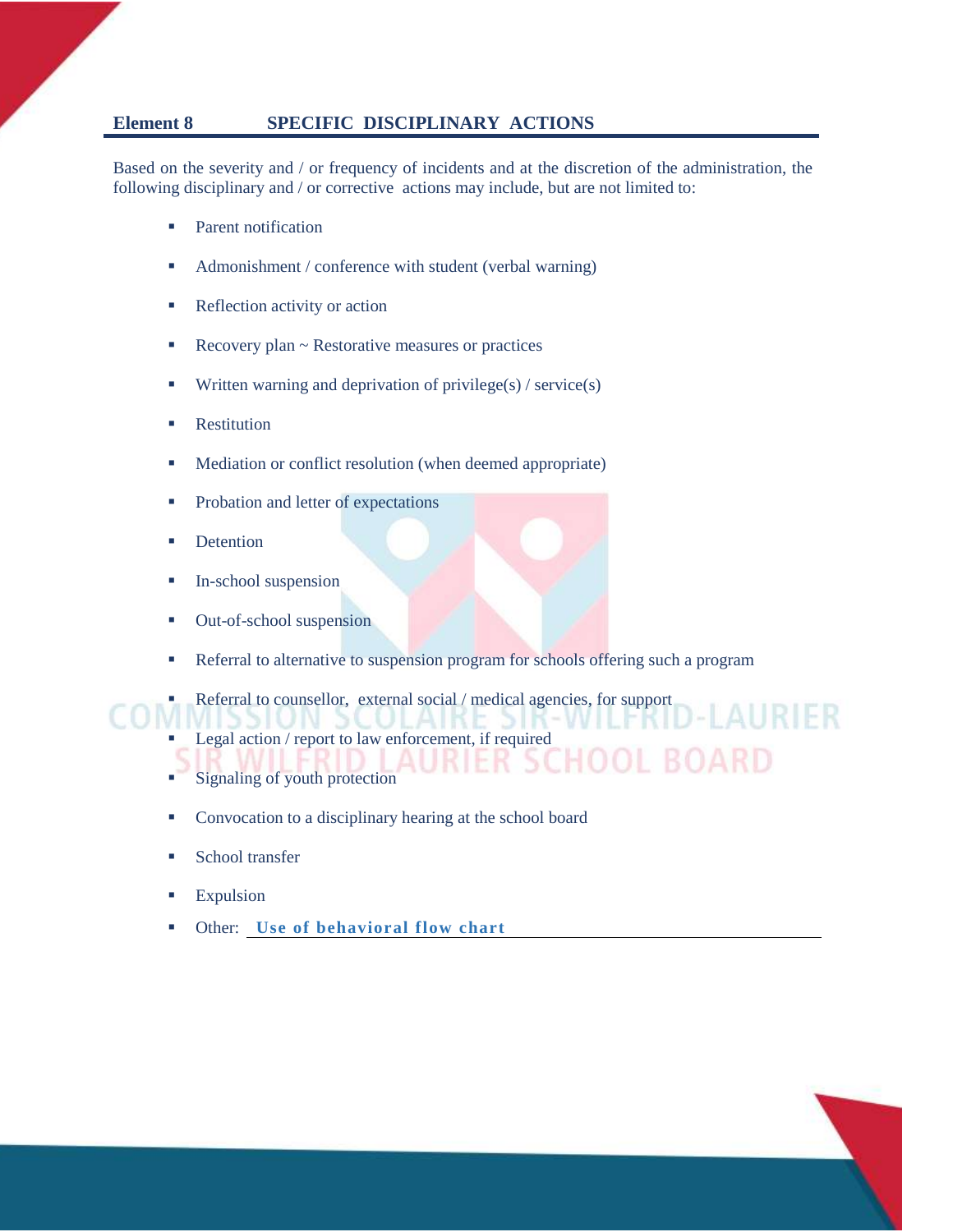#### **Element 9 FOLLOW-UP PROTOCOL**

The principal or their designate will ensure that each incident was properly followed up on and documented. Follow-up measures will include the following:

- Verification that the incident has been properly documented.
- Verification that all parties immediately involved have been met with and that intervention protocols have been followed.
- Verification that parents of the victims and perpetrators have been contacted.
- Meeting with the victim and perpetrator to assess their well-being, and that the bullying / violence has ceased.
- Verification of the completion of all remedial measures for all parties concerned.
- Referral of parents to complaints procedure, should the parents express dissatisfaction with the course of action from the school administration.